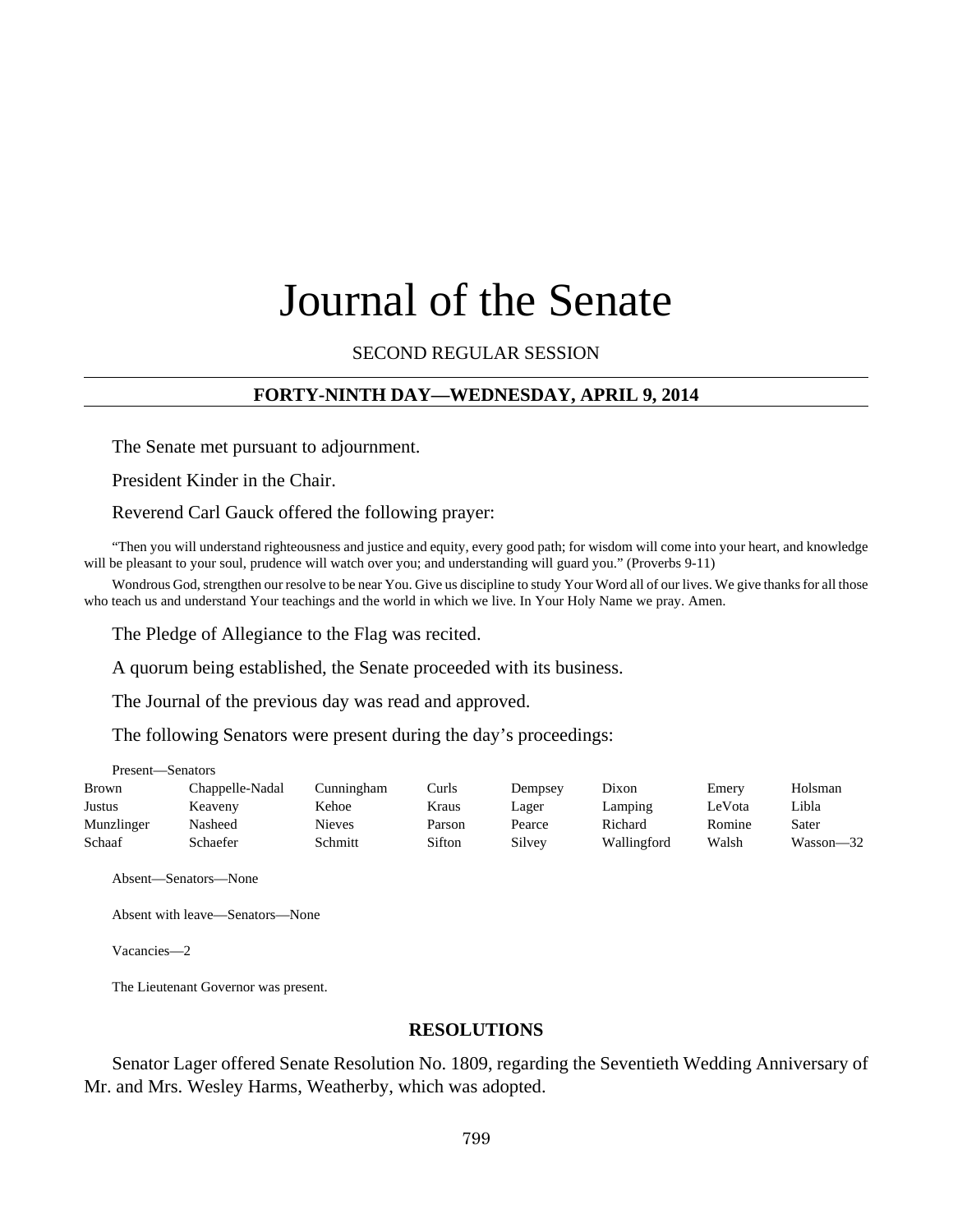Senator Lager offered Senate Resolution No. 1810, regarding the Fiftieth Wedding Anniversary of Mr. and Mrs. Gary Jarman, Unionville, which was adopted.

Senator Keaveny offered Senate Resolution No. 1811, regarding California Pizza Kitchen, which was adopted.

Senator Keaveny offered Senate Resolution No. 1812, regarding Starbucks, which was adopted.

Senator Pearce assumed the Chair.

#### **CONCURRENT RESOLUTIONS**

Senator LeVota offered the following concurrent resolution:

#### SENATE CONCURRENT RESOLUTION NO. 42

Whereas, twenty-eight million United States citizens have cognitive disabilities such as intellectual disability; severe, persistent mental illness; brain injury; stroke; and neurodegenerative disorders such as Alzheimer's disease;

Whereas, people with cognitive disabilities are entitled to inclusion in our democratic society under federal laws such as the Americans with Disabilities Act, the Developmental Disabilities Assistance and Bill of Rights Act, the Individuals with Disabilities Act, Section 504 of the Rehabilitation Act, and under state and local laws;

Whereas, the disruptive convergence of computing and communication technologies has substantially altered how people acquire, utilize, and disseminate knowledge and information;

Whereas, access to comprehensible information and usable communication technologies is necessary for all people in our society, particularly for people with cognitive disabilities, to promote self-determination and to engage meaningfully in major aspects of life such as education, health promotion, employment, recreation, and civic participation;

Whereas, the vast majority of people with cognitive disabilities have limited or no access to comprehensible information and usable communication technologies;

Whereas, people with cognitive disabilities must have access to commercially available devices and software that incorporate principles of universal design such as flexibility and ease of use for all;

Whereas, technology and information access by people with cognitive disabilities must be guided by standards and best-practices, such as personalization and compatibility across devices and platforms, and through the application of innovations including automated and predictive technologies;

Whereas, security and privacy must be assured and managed to protect civil rights and personal dignity of people with cognitive disabilities;

Whereas, enhanced public and private funding is urgently required to allow people with cognitive disabilities to utilize technology and access information as a natural consequence of their rights to inclusion in our society;

Whereas, ensuring access to technology and information for the 28 million people with cognitive disabilities in the United States will create new markets and employment opportunities; decrease dependency on public services; reduce health care costs; and improve the independence, productivity, and quality of life of people with cognitive disabilities:

Now, Therefore, Be It Resolved that the members of the Missouri Senate, Ninety-seventh General Assembly, Second Regular Session, the House of Representatives concurring therein, hereby urge a commitment to equal rights for people with cognitive disabilities to technology and information access and call for implementation of such rights with deliberate speed.

#### **REPORTS OF STANDING COMMITTEES**

Senator Richard, Chairman of the Committee on Rules, Joint Rules, Resolutions and Ethics, submitted the following reports:

Mr. President: Your Committee on Rules, Joint Rules, Resolutions and Ethics, to which were referred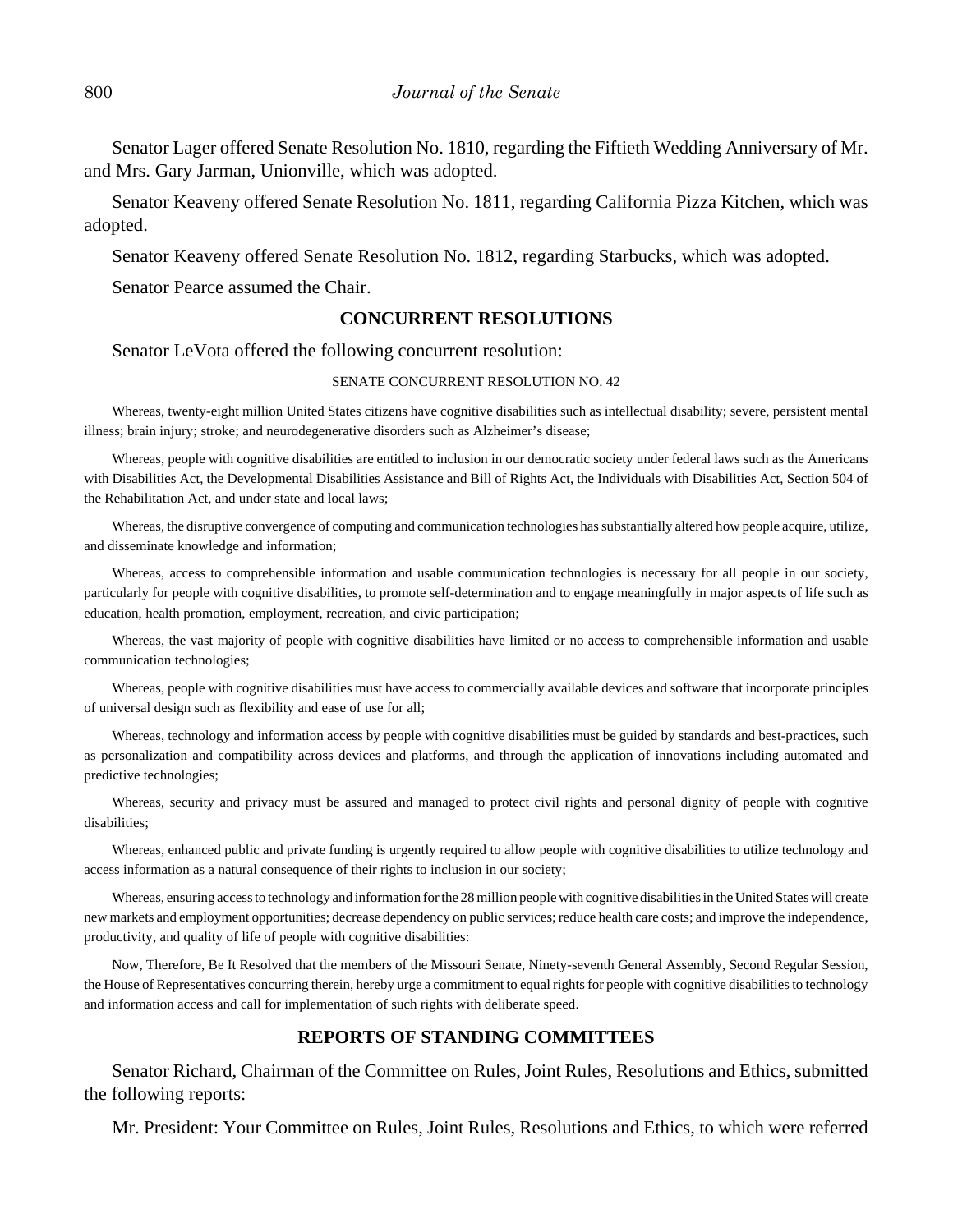**SS** for **SCS** for **SB 491**; **SB 500**; **SB 695**; **SCS** for **SB 809**; and **SCS** for **SB 892**, begs leave to report that it has examined the same and finds that the bills have been truly perfected and that the printed copies furnished the Senators are correct.

#### **REFERRALS**

President Pro Tem Dempsey referred **SS** for **SCS** for **SB 491** and **SCS** for **SB 892** to the Committee on Governmental Accountability and Fiscal Oversight.

# **SENATE BILLS FOR PERFECTION**

Senator Kehoe moved that **SB 890** be taken up for perfection, which motion prevailed.

On motion of Senator Kehoe, **SB 890** was declared perfected and ordered printed.

# **HOUSE BILLS ON THIRD READING**

**HB 1173**, introduced by Representative Burlison, et al, entitled:

An Act to repeal sections 1.010 and 538.210, RSMo, and to enact in lieu thereof two new sections relating to claims arising out of the rendering of or failure to render health care services.

Was taken up by Senator Brown.

The Senate observed a moment of silence in memory of Representative Rory Ellinger.

Senator Lager assumed the Chair.

Senator Keaveny offered **SA 1**:

#### SENATE AMENDMENT NO. 1

Amend House Bill No. 1173, Page 2, Section 538.210, Line 9, by striking "three hundred fifty thousand" and inserting in lieu thereof the following: "**one million**"; and further amend line 36, by inserting after all of said line the following:

"**8. The limitation on awards for noneconomic damages provided for in this section shall be increased or decreased on an annual basis effective January first of each year in accordance with the Implicit Price Deflator for Personal Consumption Expenditures as published by the Bureau of Economic Analysis of the United States Department of Commerce. The value of the limitation shall be calculated by the director of the department of insurance, financial institutions and professional registration, who shall submit that value to the secretary of state, to publish in the Missouri Register as soon after each January first as practicable. Publication of the value shall be exempt from the provisions of section 536.021.**".

Senator Keaveny moved that the above amendment be adopted.

Senator Kehoe assumed the Chair.

At the request of Senator Brown, **HB 1173**, with **SA 1** (pending), was placed on the Informal Calendar.

# **MESSAGES FROM THE HOUSE**

The following message was received from the House of Representatives through its Chief Clerk: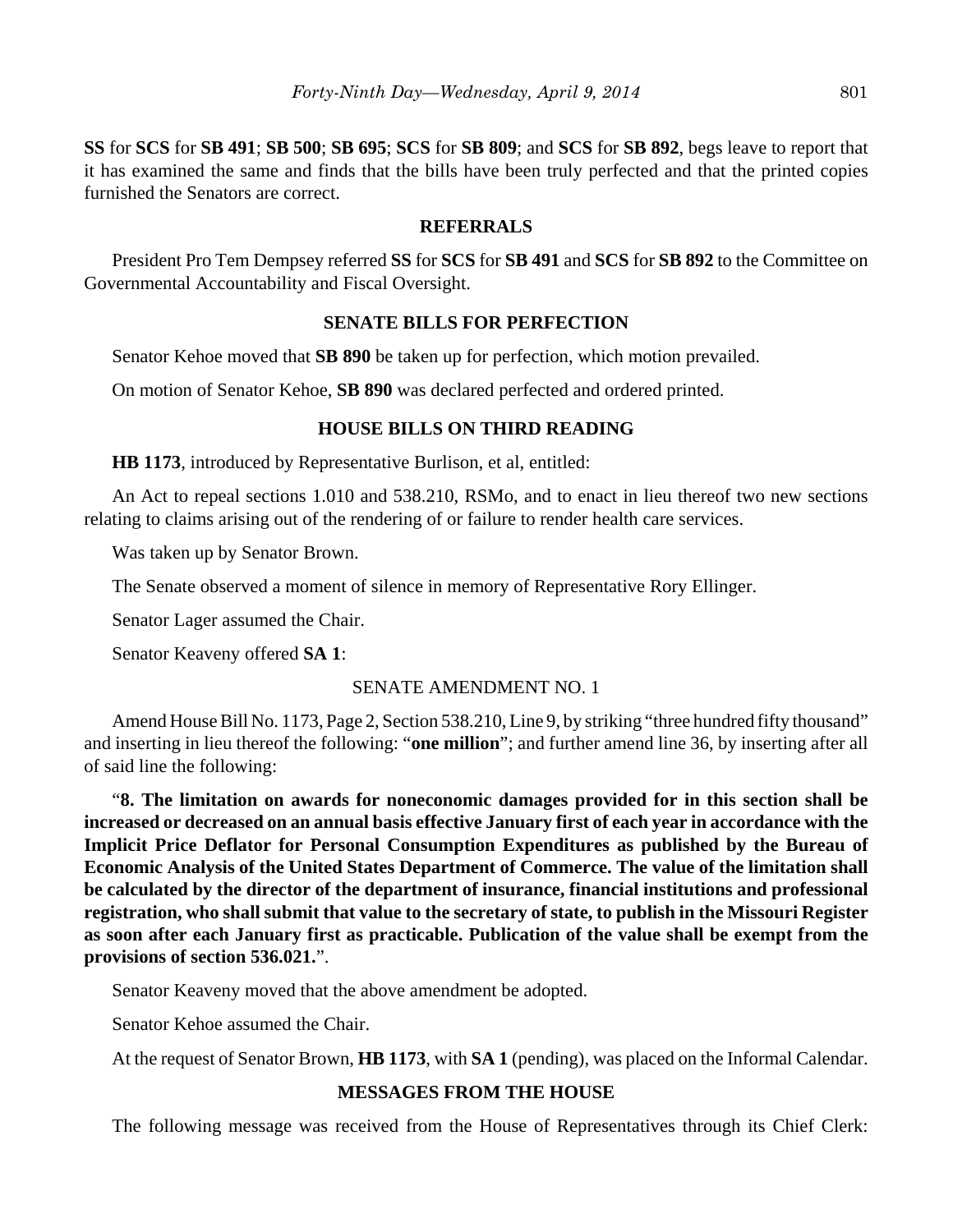Mr. President: I am instructed by the House of Representatives to inform the Senate that the House has taken up and passed **HJR 68**, entitled:

Joint Resolution submitting to the qualified voters of Missouri an amendment repealing section 30(d) of article IV of the Constitution of Missouri, and adopting two new sections in lieu thereof relating to a temporary tax to improve the state highway system, city streets, county roads, and the state transportation system.

In which the concurrence of the Senate is respectfully requested.

Read 1st time.

On motion of Senator Richard, the Senate recessed until 3:30 p.m.

# **RECESS**

The time of recess having expired, the Senate was called to order by Senator Romine.

# **HOUSE BILLS ON THIRD READING**

Senator Brown moved that **HB 1173**, with **SA 1** (pending), be called from the Informal Calendar and again taken up for 3rd reading and final passage, which motion prevailed.

**SA 1** was again taken up.

Senator Keaveny offered **SA 1** to **SA 1**:

# SENATE AMENDMENT NO. 1 TO SENATE AMENDMENT NO. 1

Amend Senate Amendment No. 1 to House Bill No. 1173, Page 1, Line 1, by striking "line 9," and inserting in lieu thereof the following "lines 4-6,

 by striking all of said lines and inserting in lieu thereof the following: "**of such cause of action are that the defendant health care provider failed to use such care as a reasonably prudent and careful health care provider would have under similar circumstances and that such failure to use such reasonable care directly caused or directly contributed to cause the damages claimed in the petition.**"; and further amend line 9".

Senator Keaveny moved that the above amendment be adopted.

Senator Brown raised the point of order that **SA 1** to **SA 1** is out of order in that it goes beyond the scope of the subject matter of the underlying bill.

The point of order was referred to the President Pro Tem who took it under advisement, which placed **HB 1173**, with **SA 1**, **SA 1** to **SA 1** and the point of order (pending), on the Informal Calendar.

# **SENATE BILLS FOR PERFECTION**

Senator Lager moved that **SJR 25** be called from the Informal Calendar and taken up for perfection, which motion prevailed.

Senator Lager offered **SS** for **SJR 25**, entitled: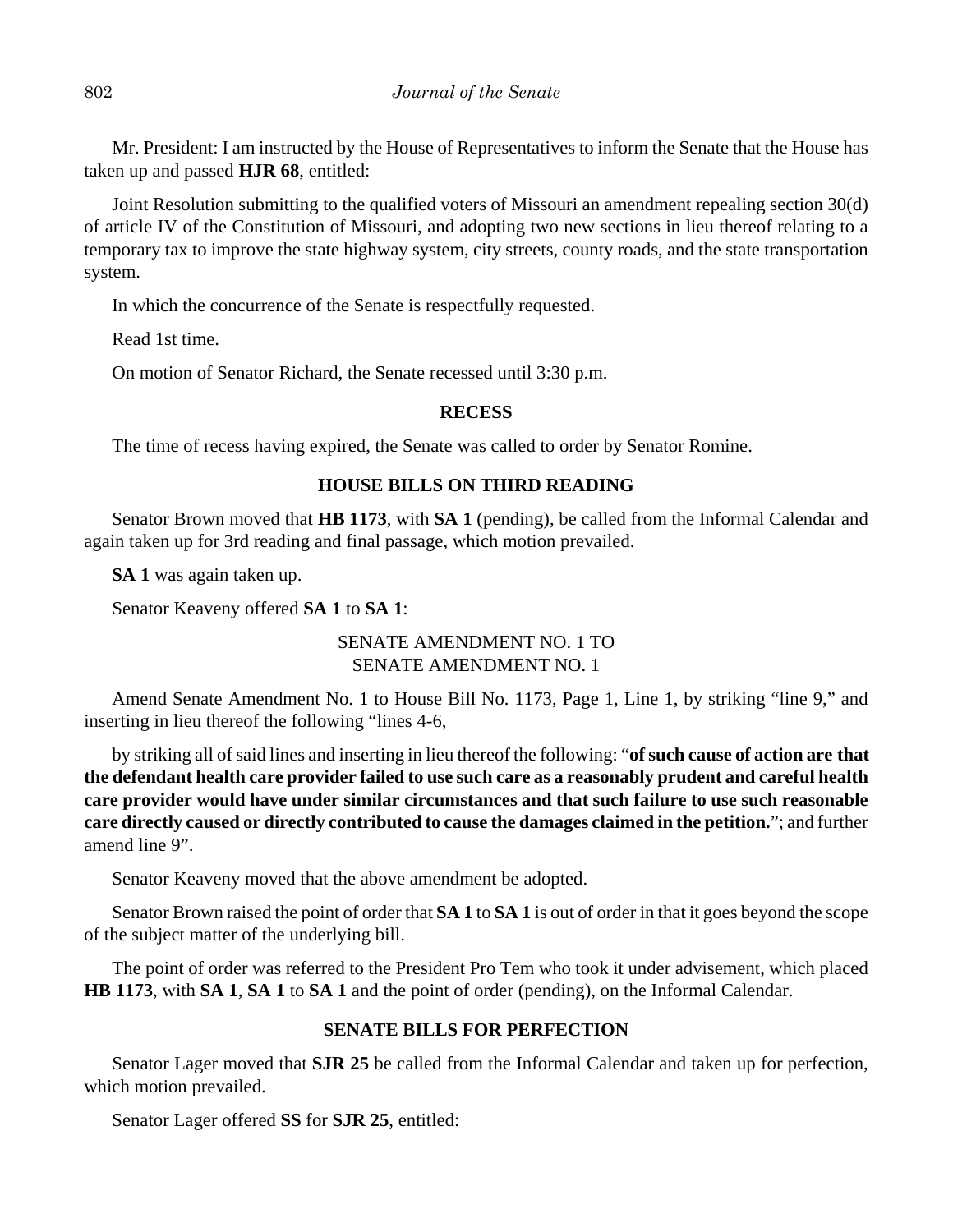# SENATE SUBSTITUTE FOR SENATE JOINT RESOLUTION NO. 25

Joint Resolution submitting to the qualified voters of Missouri, an amendment repealing section 22(a) of article I of the Constitution of Missouri, and adopting one new section in lieu thereof relating to noneconomic damage awards in civil cases.

Senator Lager moved that **SS** for **SJR 25** be adopted.

Senator Lager offered **SA 1**:

#### SENATE AMENDMENT NO. 1

Amend Senate Substitute for Senate Joint Resolution No. 25, Page 2, Section 22(a), Line 5, by inserting immediately at the end of said line the following:

"**In any action against a health care provider for damages for personal injury or death arising out of the rendering or the failure to render health care services, no plaintiff shall recover more than five hundred thousand dollars for noneconomic damages irrespective of the number of defendants.**"; and

Further amend said resolution and page, section B, line 13 by inserting immediately after the word "law" the following:

"and the amount of noneconomic damages that a plaintiff can recover in a medical malpractice action is limited to five hundred thousand dollars".

Senator Lager moved that the above amendment be adopted.

Senator Keaveny offered **SA 1** to **SA 1**, which was read:

# SENATE AMENDMENT NO. 1 TO SENATE AMENDMENT NO. 1

Amend Senate Amendment No. 1 to Senate Substitute for Senate Joint Resolution No. 25, Page 1, Line 6, by striking the words "five hundred thousand" and inserting in lieu thereof the following: "**one million**"; and further amend lines 11-12 by striking the words "five hundred thousand" and inserting in lieu thereof the following "**one million**".

Senator Keaveny moved that the above amendment be adopted.

At the request of Senator Lager, **SA 1** was withdrawn which rendered **SA 1** to **SA 1** moot.

Senator Lager offered **SA 2**:

#### SENATE AMENDMENT NO. 2

Amend Senate Substitute for Senate Joint Resolution No. 25, Page 2, Section 22(a), Line 5, by inserting immediately after the word "law." the following:

#### "**In no case shall an attorney collect fees, charges, or any other costs which in the aggregate total more than ten percent of the total damages awarded in a civil action.**"; and

Further amend said resolution and page, section B, line 13 by inserting immediately after the word "law" the following: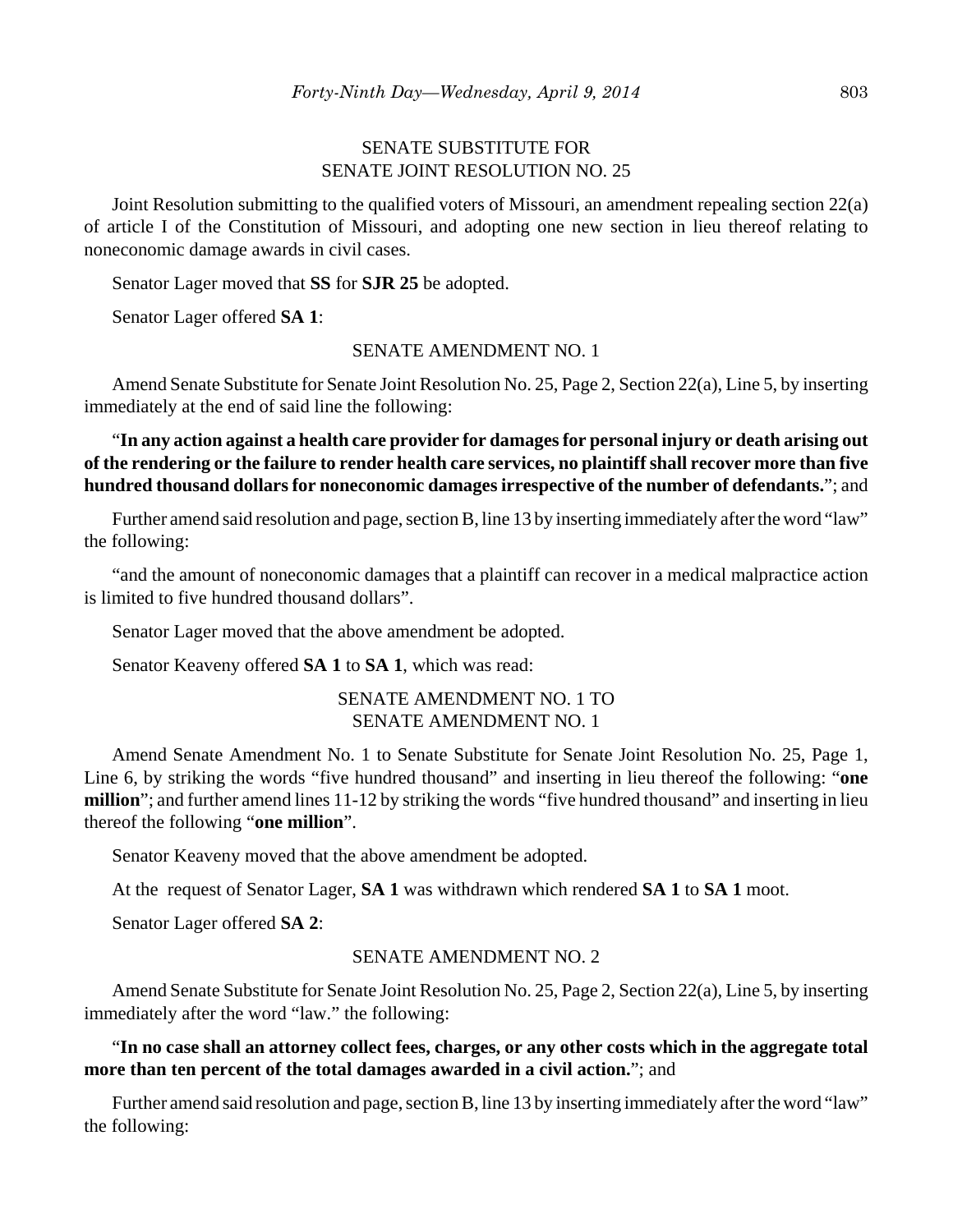"and to limit attorney's fees in civil actions to ten percent of the total damages awarded in a civil action".

Senator Lager moved that the above amendment be adopted.

Senator Lager offered **SA 1** to **SA 2**:

# SENATE AMENDMENT NO. 1 TO SENATE AMENDMENT NO. 2

Amend Senate Amendment No. 2 to Senate Substitute for Senate Joint Resolution No. 25, Page 1, Line 5, by inserting immediately after the word "action." the following:

"**In any action against a health care provider for damages for personal injury or death arising out of the rendering or the failure to render health care services, no plaintiff shall recover more than three hundred thousand dollars for noneconomic damages irrespective of the number of defendants.**"; and further amend line 6-9 by striking all of said lines and inserting in lieu thereof the following:

"Further amend said resolution and page, section B, lines 11-13 by striking all of said lines and inserting in lieu thereof the following:

"Shall the Missouri Constitution be amended to limit noneconomic damage awards in medical malpractice cases, provide that in all civil cases noneconomic damages may be limited as prescribed by law, and limit an attorney's fees in civil actions?"".

Senator Lager moved that the above amendment be adopted.

Senator Keaveny raised the point of order that **SA 2** is out of order in that it goes beyond the scope of the underlying subject matter of the bill.

The point of order was referred to the President Pro Tem who ruled it not well taken.

**SA 1** to **SA 2** was again taken up.

Senator Dixon assumed the Chair.

Senator Pearce assumed the Chair.

Senator Kraus assumed the Chair.

At the request of Senator Lager, **SJR 25**, with **SS**, **SA 2** and **SA 1** to **SA 2** (pending), was placed on the Informal Calendar.

#### **REPORTS OF STANDING COMMITTEES**

Senator Richard, Chairman of the Committee on Rules, Joint Rules, Resolutions and Ethics, submitted the following reports:

Mr. President: Your Committee on Rules, Joint Rules, Resolutions and Ethics, to which were referred **SS** for **SCS** for **SB 774**; **SS** for **SCS** for **SB 706**; **SS** for **SB 575**; and **SB 890**, begs leave to report that it has examined the same and finds that the bills have been truly perfected and that the printed copies furnished the Senators are correct.

# **REFERRALS**

President Pro Tem Dempsey referred **SS** for **SB 575** to the Committee on Governmental Accountability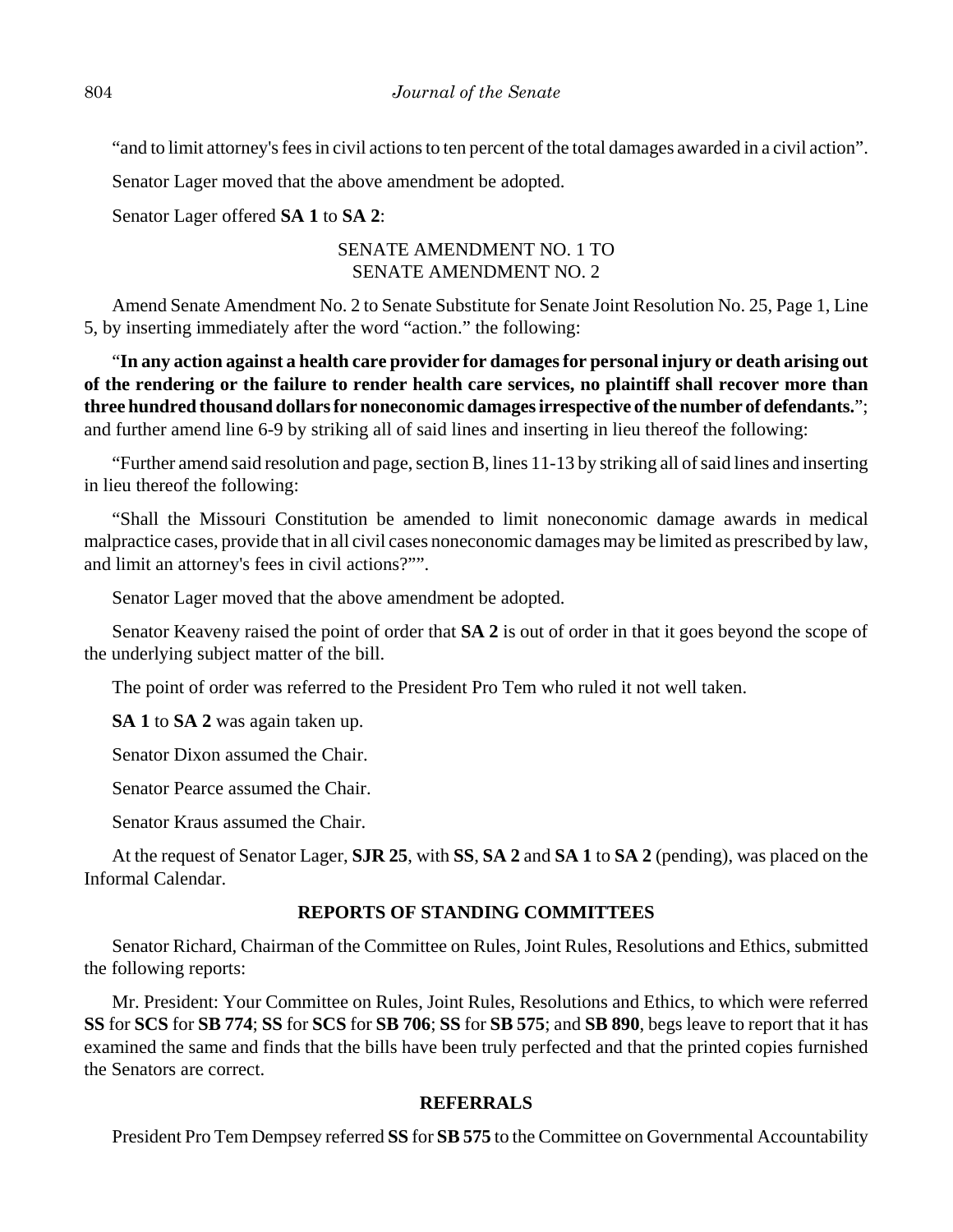and Fiscal Oversight.

#### **COMMUNICATIONS**

#### President Pro Tem Dempsey submitted the following:

April 9, 2014

The Honorable Tom Dempsey President Pro Tem State Capitol Building, Room 326 Jefferson City, Mo 65101

Dear Senator Dempsey:

Please accept this letter as my resignation as a member of the Governmental Accountability and Fiscal Oversight Committee.

If you have any questions or need additional information, please do not hesitate to contact me.

Sincerely, /s/ Jay Wasson Jay Wasson State Senator, 20<sup>th</sup> District

Also,

#### April 9, 2014

Terry Spieler Secretary of the Senate State Capitol, Room 325 Jefferson City, MO 65101

Dear Ms. Spieler,

Due to the resignation of Senator Jay Wasson from the Senate Standing Committee on Governmental Accountability and Fiscal Oversight, I have appointed Senator David Sater in his stead.

Please do not hesitate to contact me should you have any questions.

Sincerely,  $\overline{m}$ بمعك Tom Dempsey

Also,

Ms. Terry Spieler Secretary of the Senate State Capitol, Room 325 Jefferson City, Mo 65101

Dear Ms. Spieler:

In accordance with SCR 19, I am appointing the following to the Missouri Lead Industry Employment, Economic Development and Environmental Remediation Task Force:

April 9, 2014

Senator Gary Romine, Chair

Senator Doug Libla

Senator Gina Walsh

Matt Wohl, Industry Representative

If you have any questions, please do not hesitate to contact me.

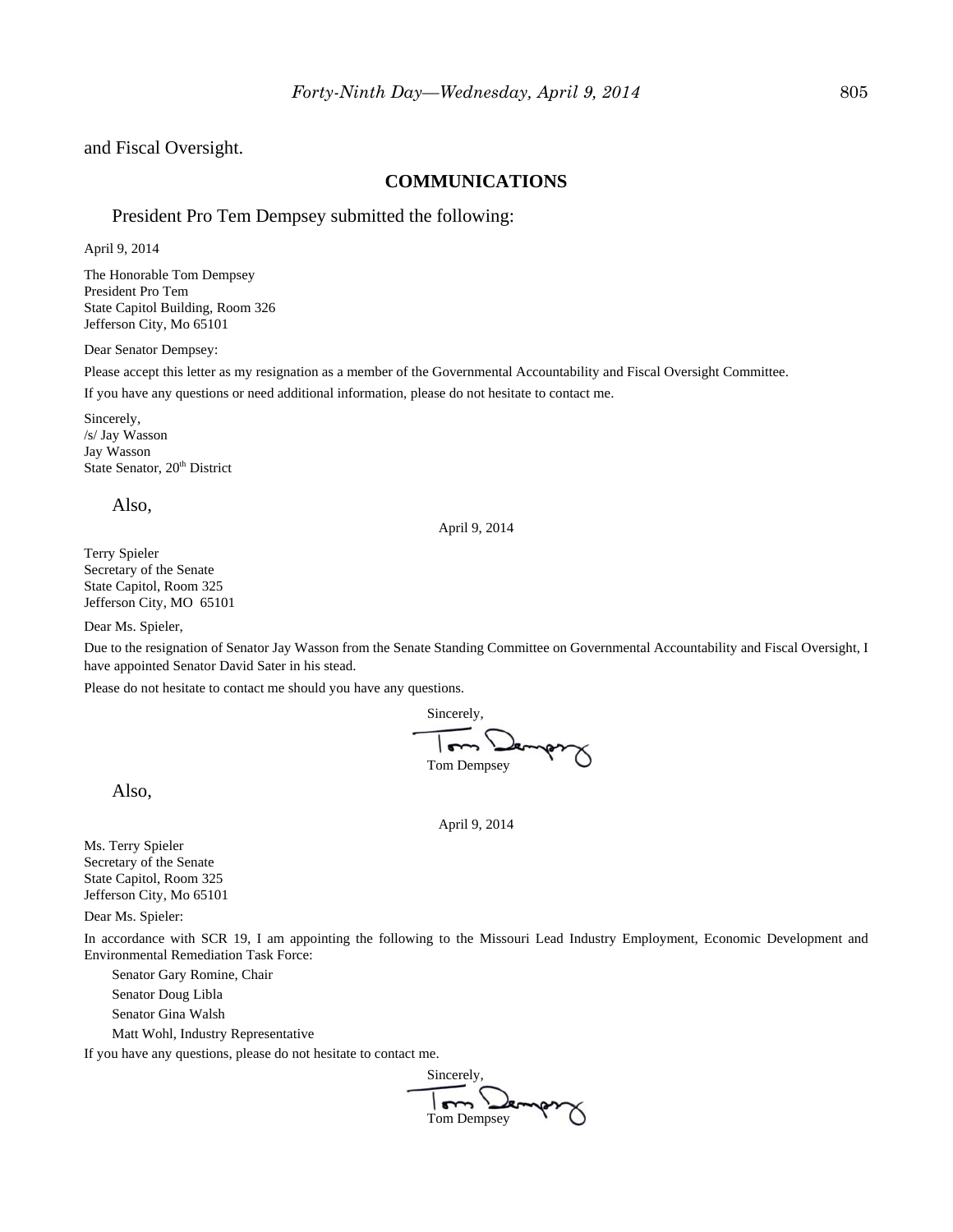#### **RESOLUTIONS**

Senator Schmitt offered Senate Resolution No. 1813, regarding Alexander C. Roberds, which was adopted.

Senator Schaefer offered Senate Resolution No. 1814, regarding the One Hundredth Anniversary of the University of Missouri-Columbia Trulaske College of Business, which was adopted.

Senator Brown offered Senate Resolution No. 1815, regarding the Honorable Gary Brown, Salem, which was adopted.

Senator Wasson offered Senate Resolution No. 1816, regarding Zachary Montana Lee Fry, which was adopted.

Senator Silvey offered Senate Resolution No. 1817, regarding Cathy Swenson, which was adopted.

Senator Chappelle-Nadal offered Senate Resolution No. 1818, regarding the death of Joyce P. Woolfork Mosley, St. Louis, which was adopted.

#### **INTRODUCTIONS OF GUESTS**

Senator Emery introduced to the Senate, the Physician of the Day, Curtis Long, M.D., Butler.

Senator Schmitt introduced to the Senate, Jeanne Marshall and her son, Logan, Wildwood; and Logan was made an honorary page.

Senator Parson introduced to the Senate, Class 3 State Champion El Dorado Springs Lady Bulldogs Basketball team.

Senator Kehoe introduced to the Senate, Laney Clemens, Tyler Clark and students from Simonsen Ninth Grade Center, Jefferson City.

Senator Wallingford introduced to the Senate, Pachyderms from St. Charles County, Greater Ozark, St. Louis, Jefferson County and Salt Fork.

On behalf of Senator Pearce, the President introduced to the Senate, Nora Faris, Concordia.

Senator Schaaf introduced to the Senate, Jerry Henson, Parkville; and Dewey Riehn, Ashland.

Senator Dempsey introduced to the Senate, Boys and Girls Clubs from throughout the state.

Senator Munzlinger introduced to the Senate, teacher Phylis McCollum and fourth grade students from Macon County R-4 School.

Senator Kehoe introduced to the Senate, Mike Pratt, Deputy Superintendent Gary Leimkuehler, Principal Kent Sherrow, Coaches Linda Lampkin, Allen Speckhals, Phil Landolt, Jennifer Wulff and members of the 2013 Class 2 State Volleyball Championship team from Hermann High School.

Senator Schaefer introduced to the Senate, State Youth of the Year Miles Gibson, Chareon Hickem, Joe Miller, Bob Drainer, Wally Pfeffer, Valorie Livingston, Devonne Wilson and Thomeana Porter, Boone County Boys and Girls Club.

Senator Silvey introduced to the Senate, students from St. Andrews School, Gladstone.

Senator Schmitt introduced to the Senate, teachers Kim Drury and Lynn Lopez; and fourth grade students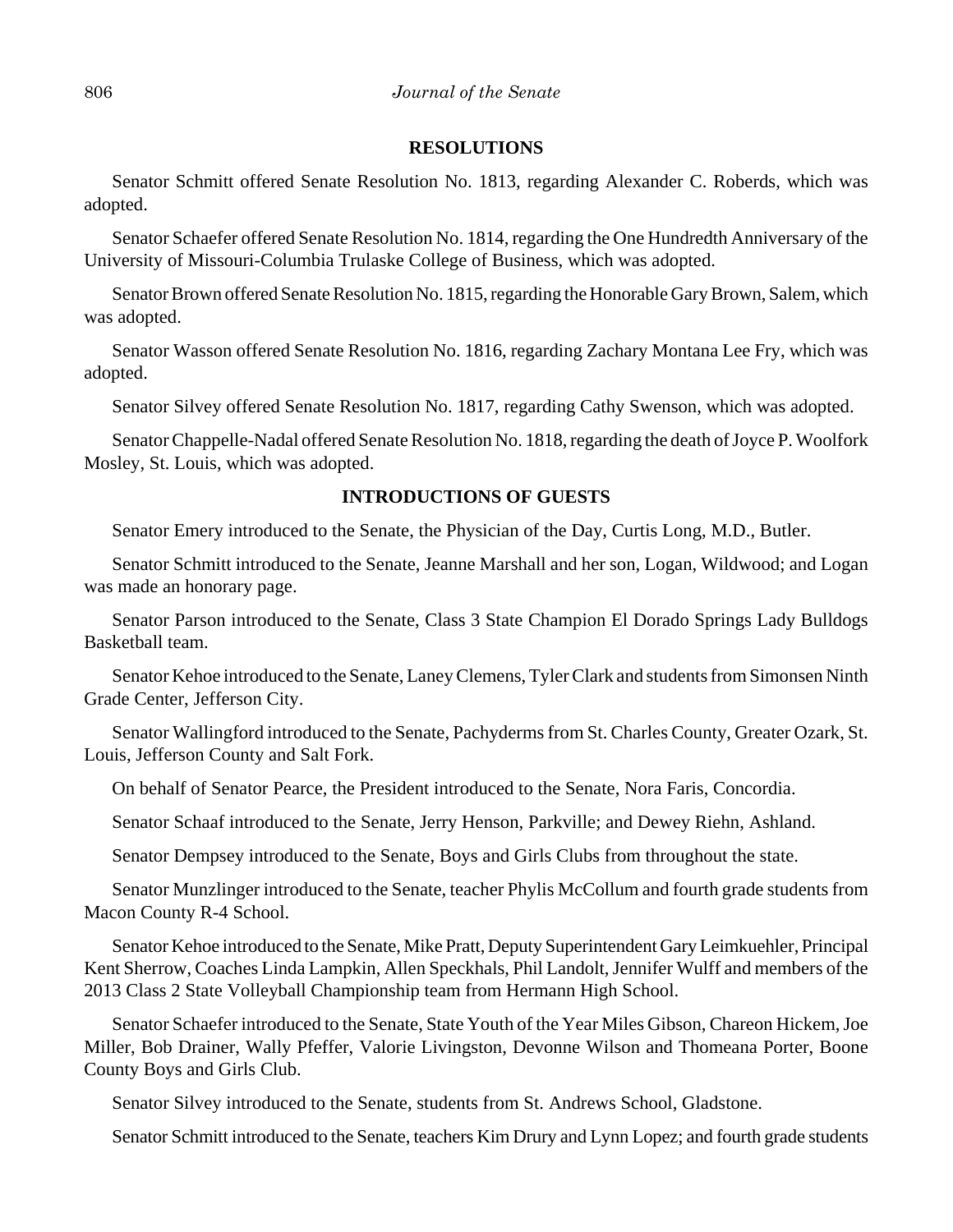from St. Peters Elementary School, Kirkwood; and Hannah Lifka, Jared Thornberry, Kathryn Thomas, Sam Orlando and Cillian Deisner were made honorary pages.

Senator Schmitt introduced to the Senate, Jim Wright, Chris Pickel, Hardy Washington, Gene Maggard and David Burliss, members of Kirkwood/Des Peres Chamber of Commerce.

Senator Pearce introduced to the Senate, John Donnell, Bates City.

Senator Schmitt introduced to the Senate, fourth grade students from Our Lady of the Pillar, St. Louis.

Senator Pearce introduced to the Senate, Sarah McGoldrick; and Boys and Girls Club members Kim O'Brien and Donavan McGoldrick.

Senator Richard introduced to the Senate, Melanie Boon and her son, Mason, St. Louis.

Senator Richard introduced to the Senate, Superintendent Dr. Phil Cook and teachers Lisa Northup, Mandy Lybeck, Missy Nelson, Michelle Duley, Margaret Murty, Natalie Fletcher, Anna Passley, Joyce Blackburn, Dave Rice and Ryan Churchill, Carl Junction School District.

Senator Curls introduced to the Senate, Stacey Sedler, Mozetta Dyer and Cozetta Jenkins, St. Louis University.

Senator Wallingford introduced to the Senate, Kevin Teegarden, Jackson.

Senator Holsman introduced to the Senate, Bill Lenz and Lynne Rees, Kansas City.

On motion of Senator Richard, the Senate adjourned under the rules.

# SENATE CALENDAR \_\_\_\_\_\_

# FIFTIETH DAY–THURSDAY, APRIL 10, 2014 \_\_\_\_\_\_

#### FORMAL CALENDAR

#### HOUSE BILLS ON SECOND READING

HB 1897-Kolkmeyer HB 1968-Gosen HCS for HB 2040 HB 1380-Peters and Ellington HCS for HB 1605 HB 2028-Peters, et al HB 1670-Dunn, et al HB 1744-Walton Gray, et al HCS for HB 1745

HB 1775-Colona and Hodges HCS for HB 1302 HCS for HB 1326 HB 1617-Rehder, et al HCS for HB 1439 HCS for HB 1237 HCS for HBs 1235 & 1214 HCS for HB 1303 HB 1305-Phillips, et al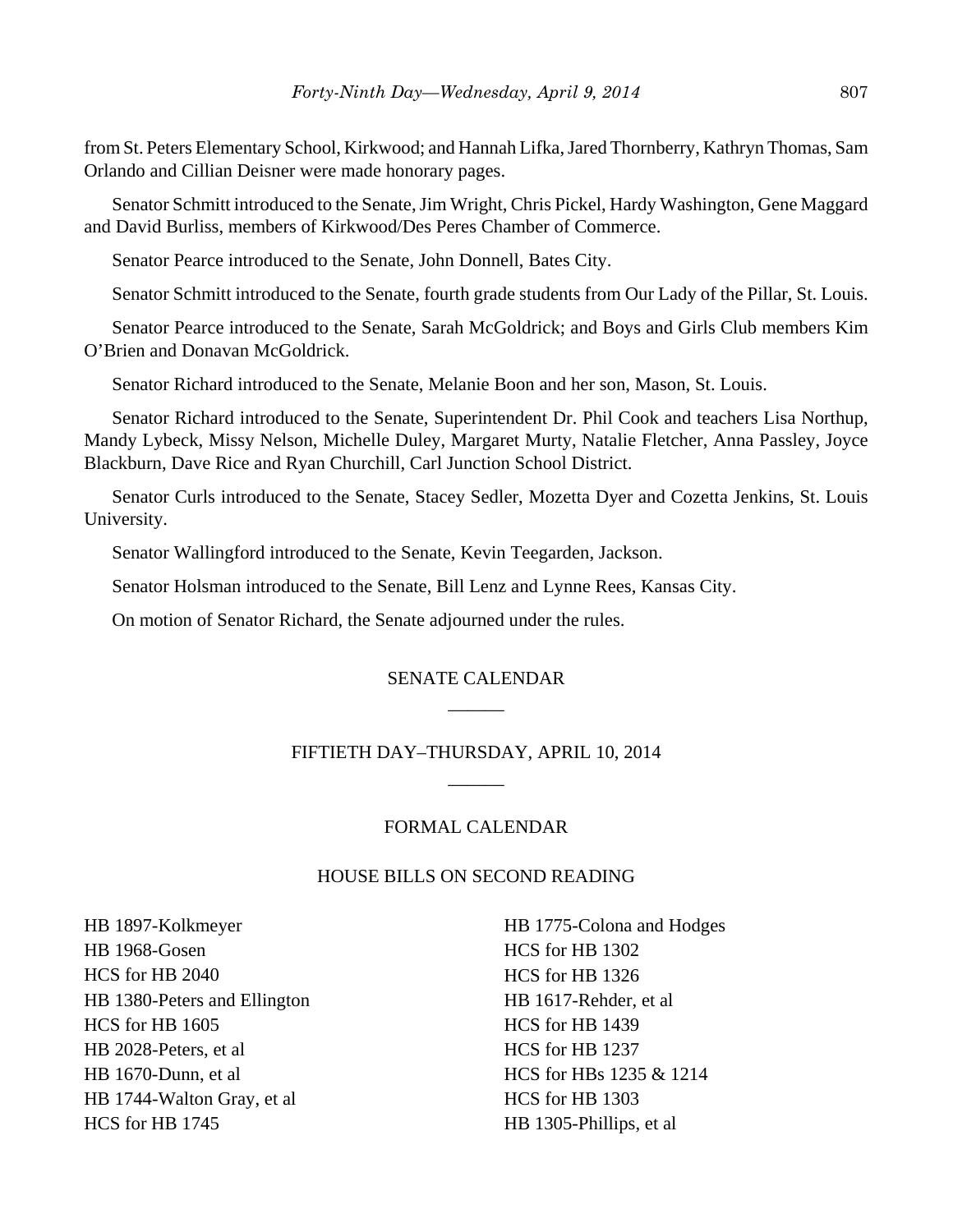# HB 1138-Rowland HJR 68-Hinson and Schatz

# THIRD READING OF SENATE BILLS

- 1. SS for SCS for SB 666-Schmitt (In Fiscal Oversight)
- 2. SCS for SB 729-Romine
- 3. SCS for SB 785-Kehoe
- 4. SB 812-Parson (In Fiscal Oversight)
- 5. SB 818-Kehoe
- 6. SCS for SB 854-Wasson
- 7. SB 734-Cunningham
- 8. SS for SCS for SB 491-Justus and
	- Dixon (In Fiscal Oversight)
- 9. SB 500-Keaveny
- 10. SB 695-Keaveny
- 11. SCS for SB 809-Wasson
- 12. SCS for SB 892-Kraus (In Fiscal Oversight)
- 13. SS for SCS for SB 774-Dempsey
- 14. SS for SCS for SB 706-Cunningham
- 15. SS for SB 575-Dixon (In Fiscal Oversight)
- 16. SB 890-Kehoe

# SENATE BILLS FOR PERFECTION

- 1. SB 754-Sater and Justus
- 2. SB 617-Rupp and Parson, with SCS
- 3. SB 755-Wallingford
- 4. SB 769-Pearce, with SCS
- 5. SB 830-Parson
- 6. SB 841-Wasson, with SCS
- 7. SB 919-Justus
- 8. SBs 787 & 804-Justus, with SCS
- 9. SB 795-Lager
- 10. SB 887-Schaefer
- 11. SB 538-Keaveny and Holsman
- 12. SB 786-Schmitt
- 13. SBs 638 & 647-Romine, with SCS
- 14. SB 578-Kraus
- 15. SB 655-Kraus
- 16. SB 659-Wallingford, with SCS
- 17. SB 717-Brown
- 18. SB 794-Chappelle-Nadal
- 19. SB 866-Wasson and Cunningham
- 20. SB 824-Dixon, with SCS
- 21. SB 724-Parson
- 22. SB 550-Sater, with SCS
- 23. SB 819-Wallingford, with SCS
- 24. SBs 836 & 800-Munzlinger, with SCS
- 25. SB 842-Parson
- 26. SB 860-Cunningham
- 27. SB 891-Kehoe
- 28. SB 762-Schaefer, with SCS
- 29. SB 875-Sater, with SCS
- 30. SB 671-Sater
- 31. SB 634-Parson, with SCS
- 32. SB 642-Romine, with SCS
- 33. SB 848-LeVota, with SCS
- 34. SB 566-Sifton
- 35. SB 992-Dempsey
- 36. SB 966-Lager
- 37. SB 852-Schmitt, with SCS
- 38. SB 704-Lager, with SCS
- 39. SB 758-Justus
- 40. SB 873-Brown, with SCS
- 41. SB 844-Dixon
- 42. SB 641-Emery
- 43. SB 869-Schmitt